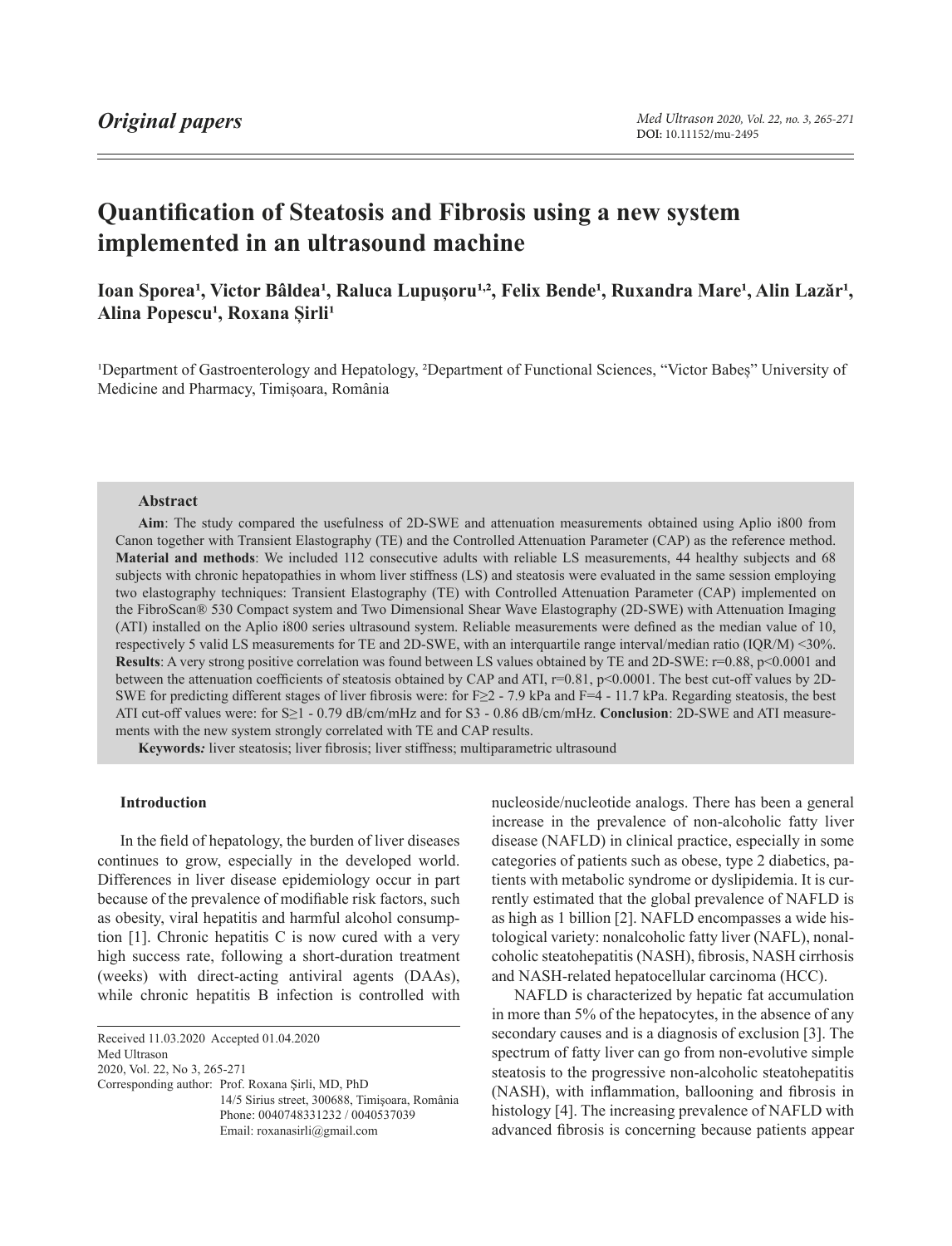to experience higher liver and non-liver related mortality than the general population [3].

Liver biopsy (LB) is the recommended method to differentiate simple steatosis from progressive steatohepatitis [5], but considering the large number of cases with NAFLD, LB is not feasible as a diagnostic tool in such a large population. Thus, noninvasive methods are necessary for the assessment of liver fibrosis and steatosis. Several methods - Transient Elastography (TE), point Shear Wave Elastography (pSWE) and Two-Dimensional Shear Wave Elastography (2D-SWE) [5-9] - are used for the assessment of liver fibrosis in such patients. The Controlled Attenuation Parameter (CAP), implemented on the FibroScan device (Echosens, Paris, France) was firstly used for the noninvasive assessment of steatosis severity and has shown a correlation with histologic grades in adults [10-12]. Several guidelines have recommended CAP as an accurate alternative to abdominal ultrasonography for the detection of hepatic steatosis [13,14]. In the latest WFUMB guidelines on ultrasound elastography, CAP has been recommended as a point-of-care, standardized and reproducible technique for the detection of liver steatosis [15], although, its accuracy may be affected by variations in cut-off values of different steatosis grades and different covariates [16].

In the last few years, different producers of ultrasound systems (Hitachi, Canon, General Electric) developed technologies able to quantify steatosis and fibrosis [17-22]. Some of them have the option to evaluate also viscoelastic tissue properties for the assessment of inflammation (Hitachi, Canon).

Our study aims to evaluate the usefulness of 2D-SWE (Aplio i800 from Canon Medical Systems) for the noninvasive assessment of liver fibrosis and steatosis, using Transient Elastography (TE) with the Controlled Attenuation Parameter (CAP) as the reference standard in a cohort of subjects.

# **Material and methods**

# *Study population*

The study cohort was composed of 112 consecutive adults with reliable LS measurements, 44 healthy subjects and 68 subjects with chronic hepatopathies. The inclusion criteria for healthy subjects were: age older than 18 years, with normal biological tests (aspartate aminotransferase, alanine aminotransferase, total bilirubin, γ-glutamyltranspeptidase, alkaline phosphatase) and LS values by TE <7 kPa [6,23-25]. For subjects with chronic hepatopathies, the inclusion criteria were: age older than 18 years, documented history of any chronic hepatopathies. We excluded patients undergoing antiviral treatment, patients with ascites, patients with signs of biliary obstruction and liver congestion secondary to heart failure and patients with focal liver lesions.

The diagnosis of NAFLD was based on the latest guidelines established by the American Association for the Study of Liver Diseases [14] as follows: (i) fatty change of the liver observed by imaging; (ii) no heavy alcohol consumption (ethanol intake  $\leq$  210 g per week for men and <140 g per week for women); (iii) no other factors inducing fatty changes of the liver such as medications; and (iv) no chronic liver disease with clear etiology (hepatitis B virus, hepatitis C virus), primary biliary cholangitis, primary sclerosing cholangitis or autoimmune hepatitis.

All subjects signed an informed consent for elastographic measurements and biological tests. The study was approved by the Ethics Committee and institutional review board of "Victor Babeș" University of Medicine and Pharmacy and was performed according to the World Medical Association Declaration of Helsinki, revised in 2000, Edinburgh.

# *Methods*

Liver stiffness (LS) and steatosis were evaluated in the same session employing two elastography techniques: TE with Controlled Attenuation Parameter (CAP) implemented on the FibroScan® 530 Compact system (Echosens, Paris, France) and 2D-SWE with Attenuation Imaging (ATI) installed on the Aplio i800 series ultrasound system (Canon Medical Systems Corporation, Otawara, Tochigi, Japan).

# *Transient Elastography and Controlled Attenuation Parameter*

TE was performed in fasting conditions for more than 4 hours (fig 1a), with each patient in supine position, right arm in maximum abduction, by intercostal approach, in the right liver lobe. In each patient, we aimed for 10 valid LS measurements, using the M probe (standard probe – transducer frequency 3.5 MHz) or the XL probe (transducer frequency 2.5 MHz). M and XL probes were used according to the EFSUMB recommendation on M and XL probe selection [26]. The median value of 10 valid LS measurements was calculated and the results were expressed in kilopascals (kPa). Reliable measurements were defined as the median value of 10 valid LS measurements, with an interquartile range interval/median ratio (IQR/M) <30% [27-29].

To discriminate between fibrosis stages, we used the following TE cut-off values [6,23-25]: F≥1- 7 kPa, F≥ 2 - 8.4 kPa and F=4 - 13.2 kPa. To discriminate between steatosis stages, we used the CAP cut-off values recommended by a recent meta-analysis performed by Eddowes et al: S1 (mild) –  $274$  dB/m, S2 (moderate) –  $290$ dB/m, S3 (severe) – 302 dB/m [30].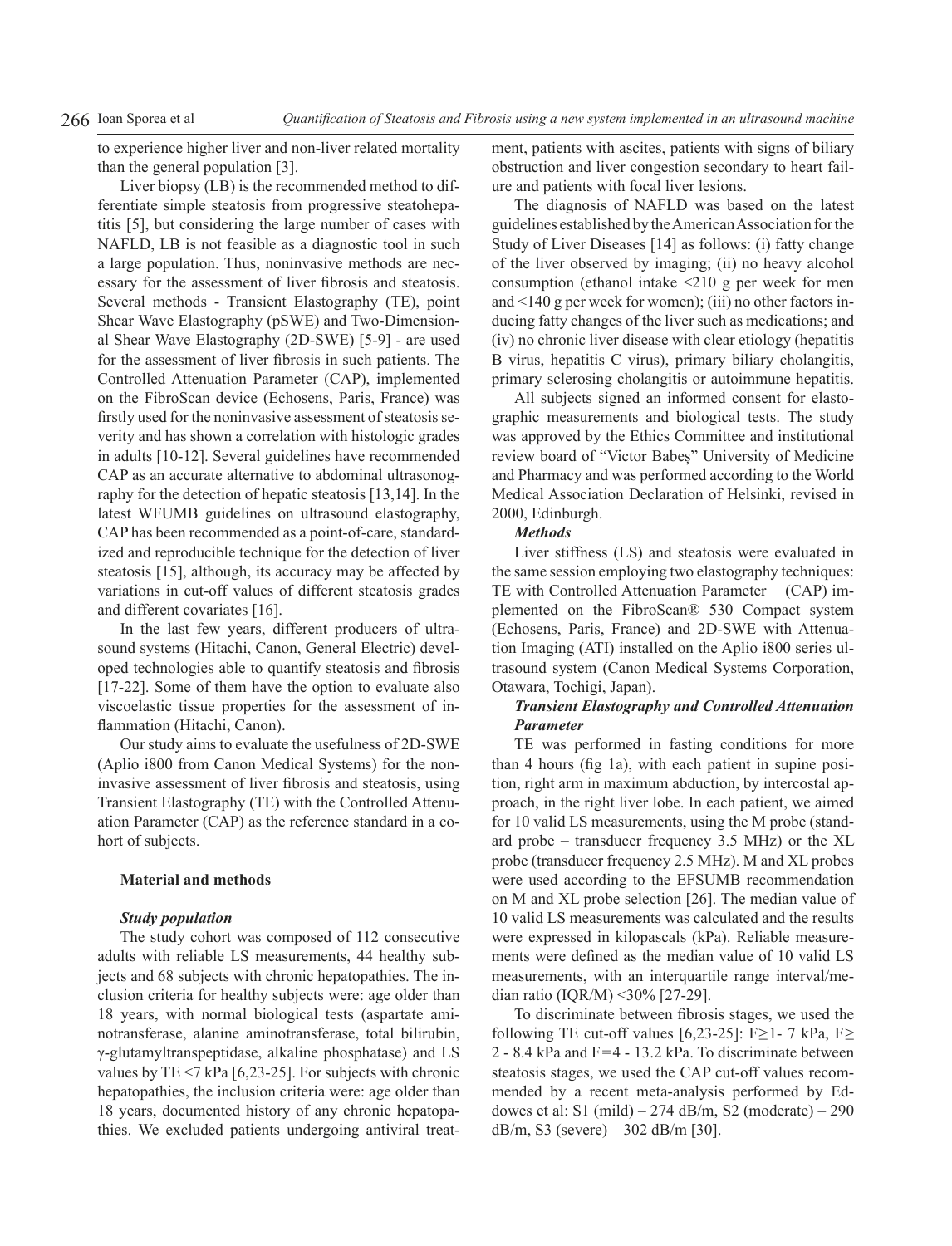

**Fig 1.** Methods used for liver evaluation: a) Transient Elastography (TE) and Controlled Attenuation Parameter (CAP) with the Fibroscan device. Sample display showing the echo M-scan on the left, single-line amplitude A-scan in the middle, and the displacement M-mode after a vibration-controlled impulse push on the surface on the right. Numeric values for CAP are displayed on the left side (db/m) and for TE on the right side (kPa); b) Illustration of a 2D-SWE measurement performed using Aplio i800 from Canon with elasticity map displayed on the left and propagation map displayed on the right. Numeric results expressed in kPa are displayed on the bottom of the image; c) Illustration of an Attenuation Image (ATI) acquisition using Aplio i800 from Canon with B-mode image displayed on the left and color-coded acquisition box with region of interest (ROI) displayed on the right. Numeric values expressed in dB/cm/Mhz are displayed on the bottom of the image.

# *2D-Shear Wave Elastography and Attenuation Imaging*

LS evaluation by 2D-SWE was performed using the Multi-Frequency Slim Face Convex PVI-475BX (i8CX1) 4 MHz probe (fig 1b). All measurements were performed in fasting conditions for at least 4 hours, with the patient in the supine position, right arm in maximum abduction, by intercostal approach, in the right liver lobe. The probe was applied perpendicular to the liver surface, in the best acquired acoustic window, with the shear wave (SW) measurement box placed at least 1 cm below the liver capsule. The patients were asked to hold their breath for a few seconds, without deep inspiration before breath-hold. Since there are no published studies regarding reliability criteria using Aplio i800, we followed the acquisition protocol recommended by the manufacturer: region of interest (ROI) shape/size - circle/10 mm diameter, the center of ROI at a depth not greater than 5 cm, placement of ROI on the most parallel propagation map area. Reliable LS measurements were defined as the median value of 5 measurements performed in a homogeneous area of liver parenchyma, with an IQR/M <30%.

For Attenuation Imaging (ATI) (fig 1c) we followed the acquisition protocol proposed by the manufacturer: patient in supine position, same intercostal window as SW, probe perpendicular to the liver surface, freeze when image included parenchyma free of artifacts, shadows, or large vessels. ATI ROI was placed just below the orange liver capsule artifact. Reliable ATI measurements were defined as the median value of 5 measurements performed in a homogeneous area of liver parenchyma, with an IOR/M  $\leq$ 30% and R<sup>2</sup> $>$ 0.90 (displayed in white below the greyscale image, which is a quality parameter recommended by the manufacturer). The system automatically calculated the median value and IQR of the valid measurements.

Liver viscoelasticity is assessed by the Aplio i800 ultrasound system using: SW speed (m/s), SW Elasticity (kPa), Dispersion slope related to viscosity (m/s)/kHz, while steatosis by Attenuation Imaging (ATI) (dB/cm/ MHz).

#### *Statistical analysis*

The statistical analysis was performed using SPSS software v.17 (SPSS Inc., Chicago, IL, USA) and Microsoft Office Excel 2019. The Kolmogorov-Smirnov test was used for testing the distribution of numerical variables. Descriptive statistics were used for clinical, anthropometric and demographic data of the patients. Numerical variables with normal distribution are presented as means  $\pm$  standard deviation, while variables with nonnormal distribution are presented as median values and range. The Kolmogorov-Smirnov test was used for testing the distribution of numerical variables. Qualitative variables were presented as numbers and percentages.

The differences between the groups were assessed using a student's t-test for continuous variables with normal distribution, Mann-Whitney U's test for continuous variables without normal distribution. Fisher test and Pearson's chi-squared test for proportions.

Areas under the receiver-operating characteristic (AUROC) curves were calculated for ATI and 2D-SWE from Canon to identify the cut-off values for various stages of liver fibrosis and steatosis. Positive predictive value (PPV – true positive cases/all positive cases), negative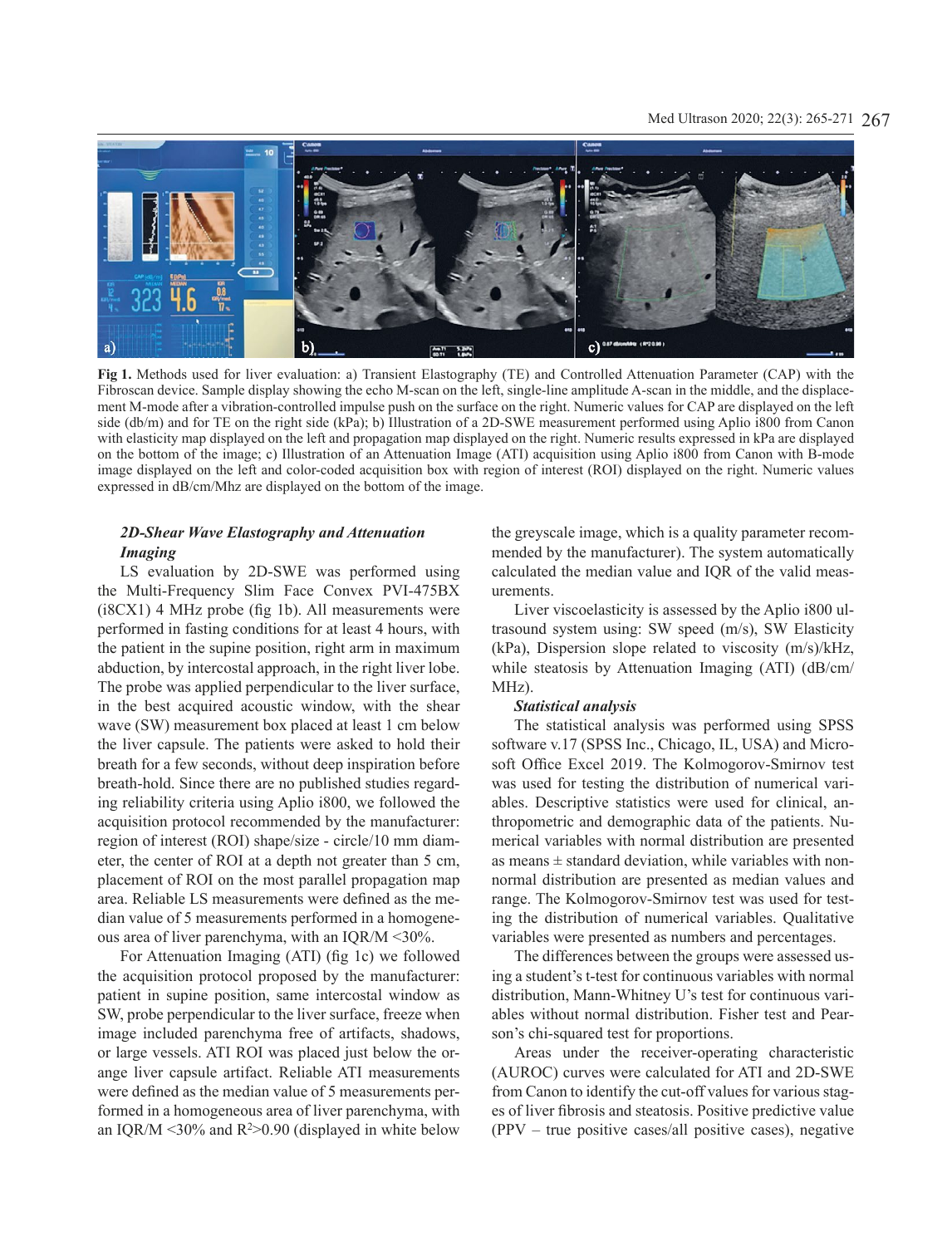predictive value (NPV – true negative cases/all negative cases) were calculated [31]. 95% confidence intervals were calculated for each predictive test and a p-value < 0.05 was considered as significant for each statistical test. For correlations, we used the Spearman's coefficient. For comparing the new technique with TE we used the Pearson coefficient of precision.

### **Results**

Patients characteristics are presented in Table I.

Mean LS values assessed by 2D-SWE were similar with mean LS values assessed by TE  $(7.21 \pm 4.3 \text{ vs } 1.21 \pm 1.3 \text{ vs } 1.21 \pm 1.3 \text{ vs } 1.21 \pm 1.3 \text{ vs } 1.21 \pm 1.3 \text{ vs } 1.31 \pm 1.3 \text{ vs } 1.31 \pm 1.3 \text{ vs } 1.31 \pm 1.3 \text{ vs } 1.31 \pm 1.3 \text{ vs } 1.31 \pm 1.3 \text{ vs } 1.31 \pm 1.3 \text{ vs } 1.31$  $7.47\pm8.13$ , p=0.66) (fig 2).

For healthy volunteers, mean LS values by 2D-SWE was  $5.15\pm2.61$  kPa and by TE was  $5.47\pm2.53$  kPa, p=0.5.

A very strong positive correlation was found between the LS values obtained by TE and 2D-SWE: r=0.88, p<0.0001 and between the attenuation coefficients evaluating steatosis (CAP vs. ATI),  $r=0.81$ ,  $p<0.0001$ .

According to the Bland-Altman test, the mean difference between TE and 2D-SWE was 0.3±0.01. The 95% upper and lower LOA were 12.6 and –12.1 kPa, respectively (fig 3).

|  |  | Table I. Patients characteristics (N=112) |  |  |
|--|--|-------------------------------------------|--|--|
|--|--|-------------------------------------------|--|--|

| Parameter                                                                                                                             |                                                      |  |  |  |
|---------------------------------------------------------------------------------------------------------------------------------------|------------------------------------------------------|--|--|--|
| Age (years)                                                                                                                           | 57 (25-83)                                           |  |  |  |
| BMI $(kg/m2)$                                                                                                                         | 29.3 (18.3-58.4)                                     |  |  |  |
| ALT (IU/ml)                                                                                                                           | $30.5(7.6-160)$                                      |  |  |  |
| AST (IU/ml)                                                                                                                           | 24 (8-180)                                           |  |  |  |
| GGT (IU/ml)                                                                                                                           | 53 (20-1501)                                         |  |  |  |
| ALP (IU/ml)                                                                                                                           | $83.5 \pm 35.1$                                      |  |  |  |
| Platelets count/mm <sup>3</sup>                                                                                                       | $221 \pm 82.379$                                     |  |  |  |
| Liver disease etiology<br>Healthy subjects<br><b>NAFLD</b><br>Alcoholic Liver Disease (ALD)<br>Hepatitis B virus<br>Hepatitis C virus | 44 (39.3)<br>59 (52.7)<br>2(1.8)<br>4(3.5)<br>3(2.7) |  |  |  |
| Fibrosis stage $(N=68)$<br>F<2<br>$F2-3$<br>F4                                                                                        | 46 (67.4)<br>9(13.2)<br>13(19.4)                     |  |  |  |
| Steatosis grade $(N=68)$<br>S <sub>0</sub><br>S1<br>S <sub>2</sub><br>S3                                                              | 22 (32.3)<br>7(10.2)<br>4(5.8)<br>35(51.7)           |  |  |  |

The results are expressed as number  $(\%)$ , median (range) or mean ± standard deviation. BMI: Body Mass Index; AST: aspartate aminotransferase; ALT: alanine aminotransferase; GGT: γ-Glutamyltranspeptidase; ALP: alkaline phosphatase

For the performance analysis, we used only the group with hepatopathies, excluding the healthy volunteers. The best cut-off values for discriminating among stages of liver fibrosis by 2D-SWE are presented in Table II and their performance is shown in figure 4.



**Fig 2.** Box-plot graphic for mean LS values assessed using TE and 2D-SWE showing the differences between them and how the values spread. The box-plots indicate the interquartile ranges (boxes), medians (thick lines inside boxes), ranges (vertical lines).



**Fig 3.** Bland-Altman plot of TE and 2D-SWE. The solid line represents the mean of the difference in the LS values. The dashed lines define the LOA. The 95% upper and lower LOA were 12.6 and –12.1, respectively.



**Fig 4.** A. AUC performance of liver fibrosis stage F≥2; B. AUC performance of liver fibrosis stage F=4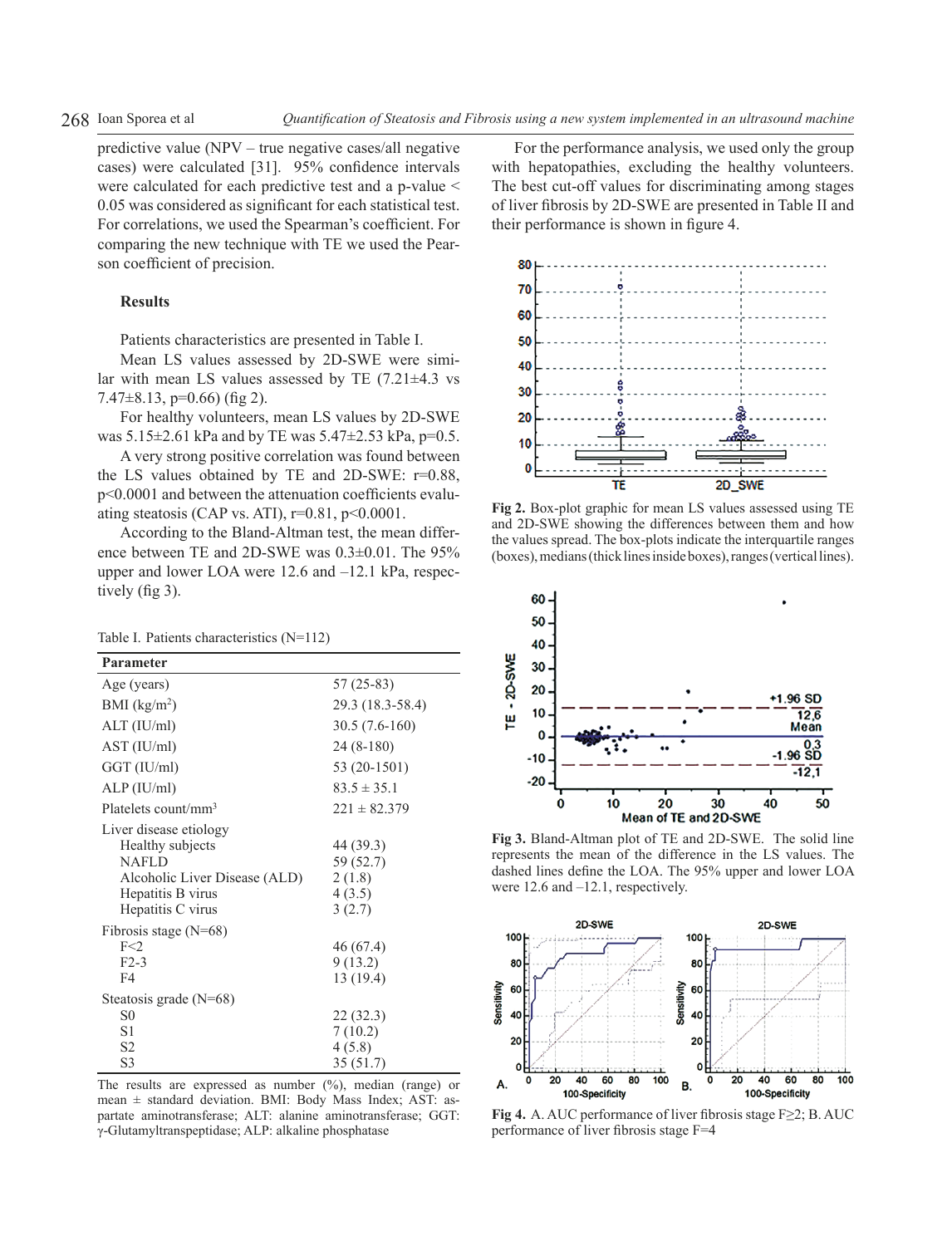| Table II. 2D-SWE cut-off values for staging different grades of liver fibrosis. |                   |       |          |            |            |       |      |      |               |  |
|---------------------------------------------------------------------------------|-------------------|-------|----------|------------|------------|-------|------|------|---------------|--|
| <b>Fibrosis stage</b>                                                           | Cut-off Se        |       | SD       | <b>NPV</b> | <b>PPV</b> | $+LR$ | -LR  | AUC- | p-value       |  |
| F>2                                                                             | 7.9 kPa           | 69.2% | $95.2\%$ | 83.3%      | $90.0\%$   | 14.54 | 0.32 | 0.89 | $\leq 0.0001$ |  |
| $F=4$                                                                           | 11.7 kPa $91.6\%$ |       | $96.4\%$ | 98.2%      | 84.6%      | 25.67 | 0.08 | 0 94 | $\leq 0.0001$ |  |

Se: sensitivity; Sp: specificity; NPV: negative predictive value; PPV: positive predictive value; +LR: positive likelihood ratio; -LR: negative likelihood ratio; AUC: area under receiver-operating characteristics curve



**Fig 5.** A. AUC performance for steatosis grade S3; B. AUC performance for steatosis grade S≥1.

Regarding steatosis, the best cut-off values by ATI were: for  $S \ge 1$  - 0.79 dB/cm/mHz (AUROC 0.88; Se=71.7%; Sp=95.4%, PPV=97.1, NPV=61.8%), for S3 - 0.86 dB/cm/mHz (AUROC 0.94; Se=91.6%; Sp=87.5%, NPV=90.3, PPV=89.2) (fig 5).

#### **Discussion**

Our study reveals that liver fibrosis and steatosis assessment with the Aplio i800 ultrasound system from Canon is a highly feasible method.

Published papers evaluating 2D-SWE systems have shown good correlations with liver histology or TE [18,32-35]. In a previous study performed by Hermann et al [33], which included 1134 patients with mixed chronic liver disease and where liver biopsy was used as a reference method, 2D-SWE demonstrated excellent diagnostic accuracies for all fibrosis stages in patients with hepatitis C, hepatitis B and NAFLD (AUROC 0.86, 0.90, 0.85 for diagnosing significant fibrosis and AUROC 0.92, 0.95, 0.91 for diagnosing cirrhosis, respectively). Moreover, the AUROC of 2D-SWE was 0.022-0.084 larger than the AUROC of TE for diagnosing significant fibrosis ( $p=0.001$ ) and 0.003-0.034 for diagnosing cirrhosis (p=0.022) in all patients. This corresponds reasonably well with our results with AUROCs of 0.89 and 0.94 for diagnosing significant fibrosis, respectively for diagnosing cirrhosis.

In another study, performed by Cassinotto et al [32], which included 291 patients with NAFLD and compared the performance of 2D-SWE, TE and Virtual Touch Quantification (VTQ) using the liver biopsy as a reference method, 2D-SWE had AUROCs of 0.86, 0.89 and 0.88 for the diagnosis of significant fibrosis, severe fibrosis and liver cirrhosis, respectively, results which are similar to the AUROCs of 0.89 and 0.94 for significant fibrosis, respectively cirrhosis observed in our study. Pairwise comparisons of AUROC values between SSI, Fibro-Scan, and VTQ(ARFI) were performed on 231 patients, and 2D-SWE showed similar diagnostic performance for the diagnosis of significant fibrosis, severe fibrosis, respectively cirrhosis (all  $p=0.5$ ), whereas the difference between 2D-SWE and TE correlation coefficients was not significant ( $r^2=0.72$  versus 0.67;  $p=0.1$ ), results which are similar to our study, where LS values measured by 2D-SWE from Canon strongly correlated with those obtained by TE: r=0.88, p<0.0001. Furthermore, based on TE cut-off values proposed by Roccarina et al [25], Friedrich–Rust et al [6], Kumar et al [23] and Imajo et al [24], we were able to propose 2D-SWE cut-off values for different stages of fibrosis in this cohort of patients. The AUROCs for various stages of fibrosis are very good, increasing with the progression of fibrosis severity.

Regarding quantification of steatosis severity, we considered CAP as a reference method using the cut-off values proposed by Eddowes et al 2019 [30], although published studies have failed to establish uniformly accepted cut-off values for CAP in differentiating between steatosis grades [8,9,36]. In our study, we observed a very good correlation of ATI from Canon with CAP: r=0.81, p<0.0001. On the other hand, we were able to calculate ATI cut-off values for ruling in mild steatosis and ruling out severe steatosis, which is most important in clinical practice. The ATI values increase with the severity of steatosis. Few studies evaluated this parameter, one recent study was performed by Tada et al [37], where, in a cohort of patients with histologically diagnosed steatosis, the method showed good diagnostic capability for the detection of hepatic steatosis and ATI values significantly increased with increasing steatosis grade in patients with NAFLD ( $p<0.001$ ). Furthermore, the diagnostic values of ATI for steatosis grades  $\geq 1$ ,  $\geq 2$ , and 3 in NAFLD patients were 0.77, 0.88 and 0.86, which are similar to our results, where we obtained AUROCs of 0.88, 0.94 for diagnosing steatosis grades  $\geq 1$  and 3 [37].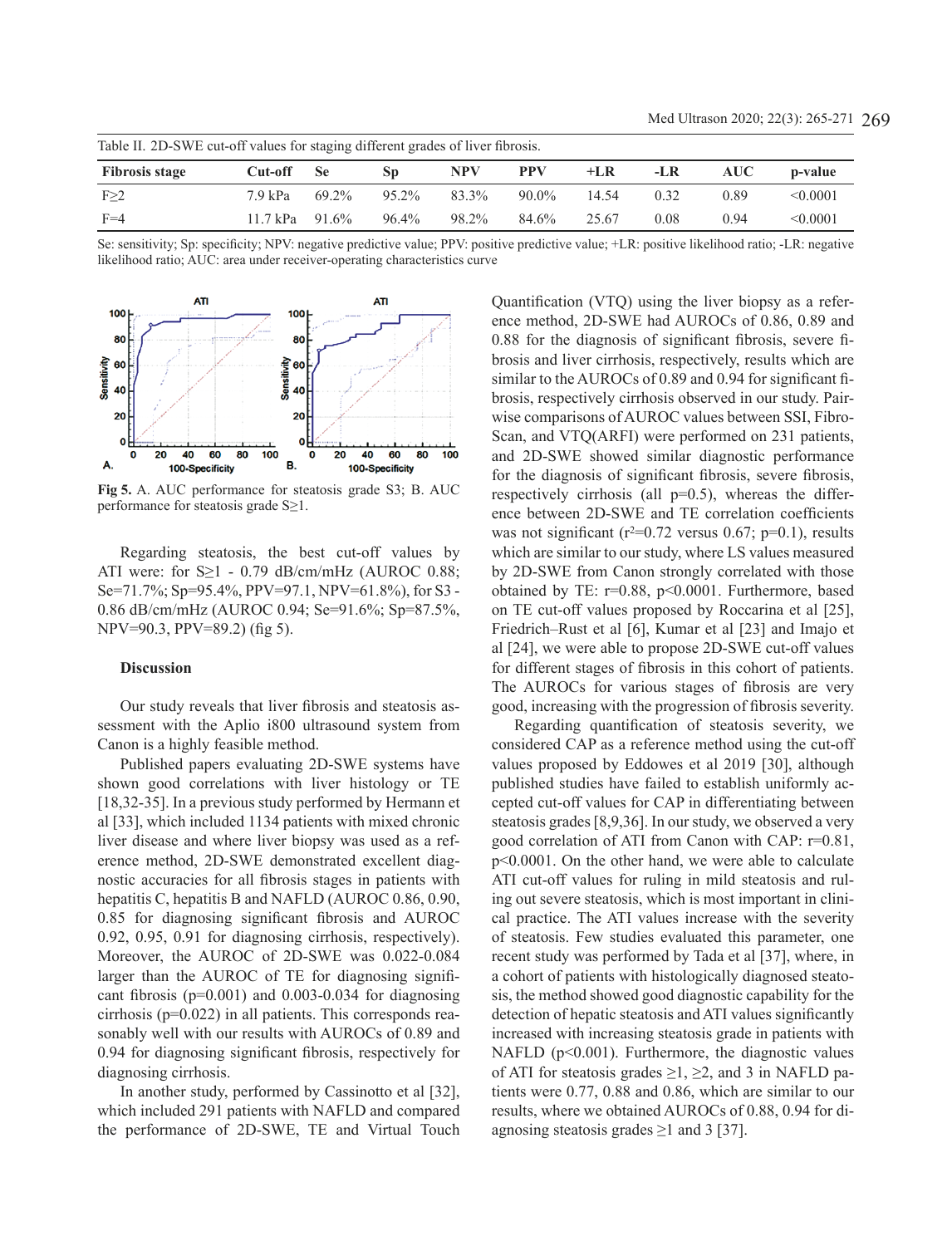270 Ioan Sporea et al *Quantification of Steatosis and Fibrosis using a new system implemented in an ultrasound machine*

What are the advantages of ultrasound systems that include modules for liver stiffness and liver steatosis? These machines are very important for "point of care" ultrasound, where, in the consultation room, in 10-15 minutes we can make an imaging assessment of the liver (structure, steatosis, masses) and, if needed, we can immediately perform quantification of liver stiffness and steatosis.

However, our paper has some limitations. The first is that liver biopsy or Magnetic Resonance Imaging Proton Density Fat Fraction (MRI-PDFF) was not available for the evaluation of these patients and only another elastography technique was used as a reference, although lately, many published studies have been using FibroScan with CAP as a reference method when comparing the performance of different elastography techniques. Another limitation of our study is the relatively small number of patients, with a low prevalence of liver cirrhosis and intermediate stages of fibrosis and steatosis which could have had an impact on the results; it would be interesting to see if these results hold in larger groups of patients. On the plus side, we were able to calculate cut-off values for liver stiffness and ATI using this new system.

We consider that it is time for these multiparametric ultrasound systems to enter clinical practice because they can offer valuable information about the liver in a short time. They can be used by hepatologists, internal medicine specialists or radiologists, allowing a complex evaluation of the liver in a few minutes.

In **conclusion,** this new ultrasound system that can quantify liver fibrosis and steatosis seems to be ready for clinical practice. 2D-SWE and ATI measurements with the new system strongly correlate with TE and CAP results.

# **Conflict of interest**: none.

### **References**

- 1. Pimpin L, Cortez-Pinto H, Negro F, et al. Burden of liver disease in Europe: Epidemiology and analysis of risk factors to identify prevention policies. J Hepatol 2018;69:718- 735.
- 2. Loomba R, Sanyal AJ. The global NAFLD epidemic. Nat Rev Gastroenterol Hepatol 2013;10:686-690.
- 3. Perumpail BJ, Khan MA, Yoo ER, Cholankeril G, Kim D, Ahmed A. Clinical epidemiology and disease burden of nonalcoholic fatty liver disease. World J Gastroenterol 2017;23:8263-8276.
- 4. Benedict M, Zhang X. Non-alcoholic fatty liver disease: An expanded review. World J Hepatol 2017;9:715-732.
- 5. European Association for the Study of the Liver (EASL)1; European Association for the Study of Diabetes (EASD); European Association for the Study of Obesity (EASO).

EASL–EASD–EASO Clinical Practice Guidelines for the management of non-alcoholic fatty liver disease. J Hepatol 2016;64:1388-1402.

- 6. Friedrich–Rust M, Ong MF, Martens S, et al. Performance of transient elastography for the staging of liver fibrosis: a meta-analysis. Gastroenterology 2008;134:960-974.
- 7. Lupsor Platon M. Noninvasive Evaluation of Fibrosis and Steatosis in Nonalcoholic Fatty Liver Disease by Elastographic Methods. In: Baez RV (ed.). Non-Alcoholic Fatty Liver Disease - Molecular Bases, Prevention and Treatment. 2018.
- 8. Jamialahmadi T, Nematy M, Jangjoo A, et al. Measurement of Liver Stiffness with 2D-Shear Wave Elastography (2D-SWE) in Bariatric Surgery Candidates Reveals Acceptable Diagnostic Yield Compared to Liver Biopsy. Obes Surg 2019;29:2585-2592.
- 9. Jiang W, Huang S, Teng H, et al. Diagnostic accuracy of point shear wave elastography and transient elastography for staging hepatic fibrosis in patients with nonalcoholic fatty liver disease: a meta-analysis. BMJ Open 2018;8:e021787.
- 10. Sasso M, Beaugrand M, de Ledinghen V, et al. Controlled attenuation parameter (CAP): a novel VCTE™ guided ultrasonic attenuation measurement for the evaluation of hepatic steatosis: preliminary study and validation in a cohort of patients with chronic liver disease from various causes. Ultrasound Med Biol 2010;36:1825-1835.
- 11. Imajo K, Kessoku T, Honda Y, et al. Magnetic Resonance Imaging More Accurately Classifies Steatosis and Fibrosis in Patients With Nonalcoholic Fatty Liver Disease Than Transient Elastography. Gastroenterology 2016;150:626- 637.e7.
- 12. Karlas T, Petroff D, Sasso M, et al. Individual patient data meta-analysis of controlled attenuation parameter (CAP) technology for assessing steatosis. J Hepatol 2017;66:1022- 1030.
- 13. Wong VW, Chan WK, Chitturi S, et al. Asia-Pacific Working Party on Non-alcoholic Fatty Liver Disease guidelines 2017-Part 1: Definition, risk factors and assessment. J Gastroenterol Hepatol 2017;33:70-85.
- 14. Chalasani N, Younossi Z, Lavine JE, et al. The diagnosis and management of nonalcoholic fatty liver disease: Practice guidance from the American Association for the Study of Liver Diseases. Hepatology 2017;67:328-357.
- 15. Ferraioli G, Wong VW, Castera L, et al. Liver Ultrasound Elastography: An Update to the World Federation for Ultrasound in Medicine and Biology Guidelines and Recommendations. Ultrasound Med Biol 2018;44:2419-2440.
- 16. de Lédinghen V, Vergniol J, Capdepont M, et al. Controlled attenuation parameter (CAP) for the diagnosis of steatosis: A prospective study of 5323 examinations. J Hepatol 2014;60:1026-1031.
- 17. Pu K, Wang Y, Bai S, et al. Diagnostic accuracy of controlled attenuation parameter (CAP) as a non-invasive test for steatosis in suspected non-alcoholic fatty liver disease: a systematic review and meta-analysis. BMC Gastroenterol 2019; 19:51.